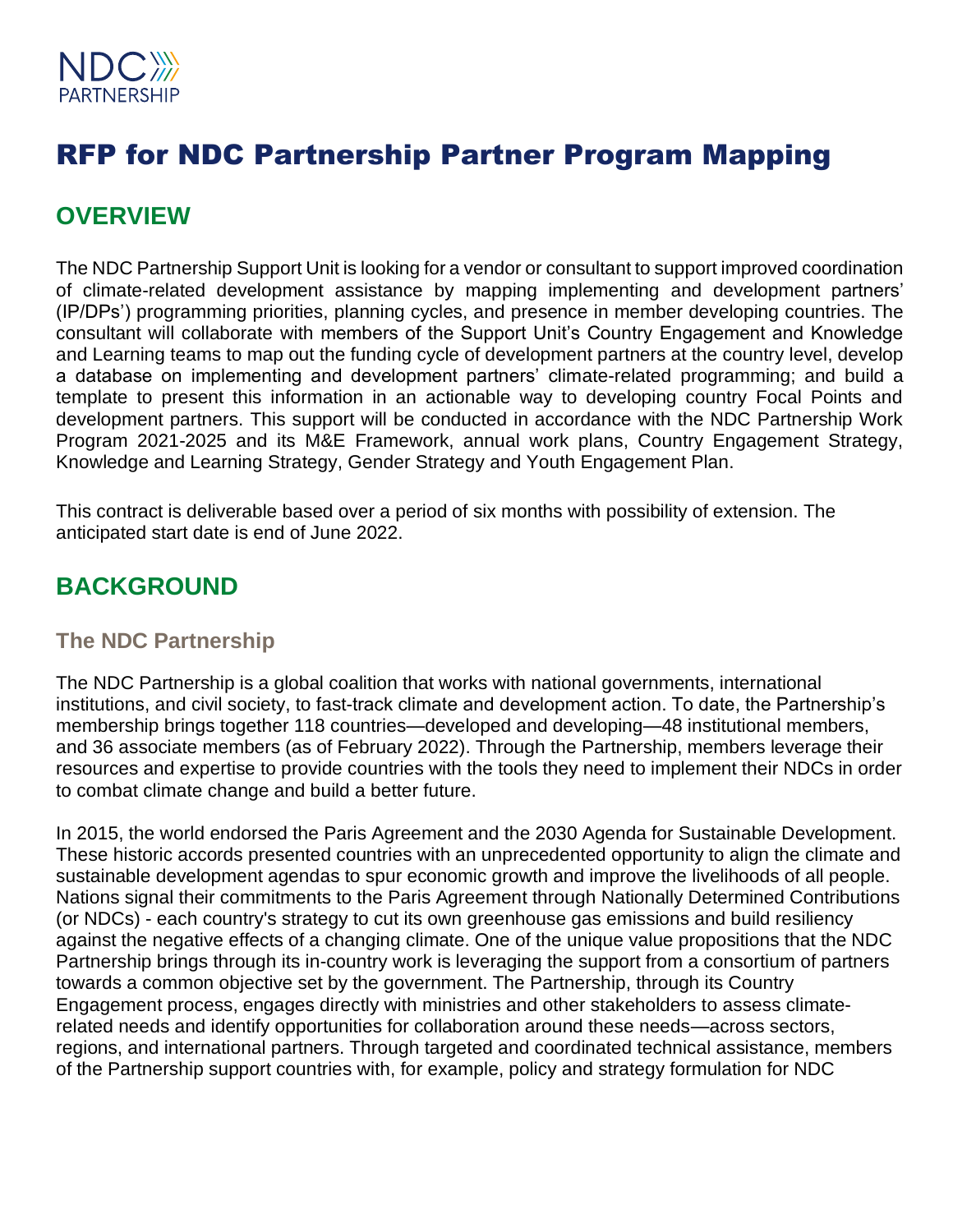mainstreaming, development of NDC implementation plans and resource mobilization, NDC revision and enhancement, or green economic recovery post-pandemic.

The NDC Partnership is hosted by the World Resources Institute in Washington DC, US; UNFCCC and UNOPS in Bonn, Germany.

# **PURPOSE AND SCOPE OF WORK**

## **Objectives**

The key objectives of this work are to:

- **Identify key partners'<sup>1</sup> climate-related programming priorities, budget cycles, and presence in member developing countries** to inform alignment with countries' needs and gaps in support. The information to be mapped includes:
	- o Funding cycles, mechanisms, and arrangements, including to what extent funds are untied<sup>2</sup>, any relevant thematic funds, etc.;
	- o Current institutional requirements and/or priorities for how climate-related development cooperation is targeted, including geographic and thematic focuses;
	- o Climate-related programs and initiatives;
	- o Planning timeframes and procedures, including any key planning milestones and external consultations; and
	- $\circ$  In-country operational presence in member developing countries, noting any regional presence or local delivery partners intended to cover in-country operations.
- **Consolidate this information in an excel database** and develop the process and recommendations for continuously updating and maintaining that database;
- **Develop a template for sharing country-level information about the in-country partner program landscape with member developing countries** to support improved coordination with and between partners in support of NDC implementation.

<sup>1</sup> The list of partners and programs to be mapped will be determine as part of this scope of work, but at a minimum should consist of: UN agencies and programs (e.g. UNDP (including Climate Promise), UNEP, UNIDO); World Bank (including the Climate Support Facility, and Global Infrastructure Facility); EBRD (including the Infrastructure Project Preparation Facility); EIB; The Commonwealth Secretariat; IDB (including the NDC Pipeline Accelerator Multi-Donor Trust Fund, IDB Invest, and NDC Invest); AfDB (including the NDC Hub); ADB (including the Asia Pacific Project Preparation Facility); IsDB; GCF; EU (including the Global Climate Change Alliance+, Euroclima+, NDC Facility); Germany (BMZ, BMU, IKI, NAMA Facility, DKTI); UK (FCDO, DEFRA, BEIS, UK PACT, NAMA Facility); US (USAID, State Department); Sweden; Norway; Netherlands; Denmark; France; Spain; Canada; and Japan.

<sup>2</sup> "Untying ODA means removing the legal and regulatory barriers to open competition for procurement funded by official development assistance. In practical terms, ODA is considered untied when the development partner does not attach geographical constraints on its use." OECD/UNDP (2019), Making Development Co-operation More Effective: 2019 Progress Report, OECD Publishing, Paris, https://doi.org/10.1787/26f2638f-en.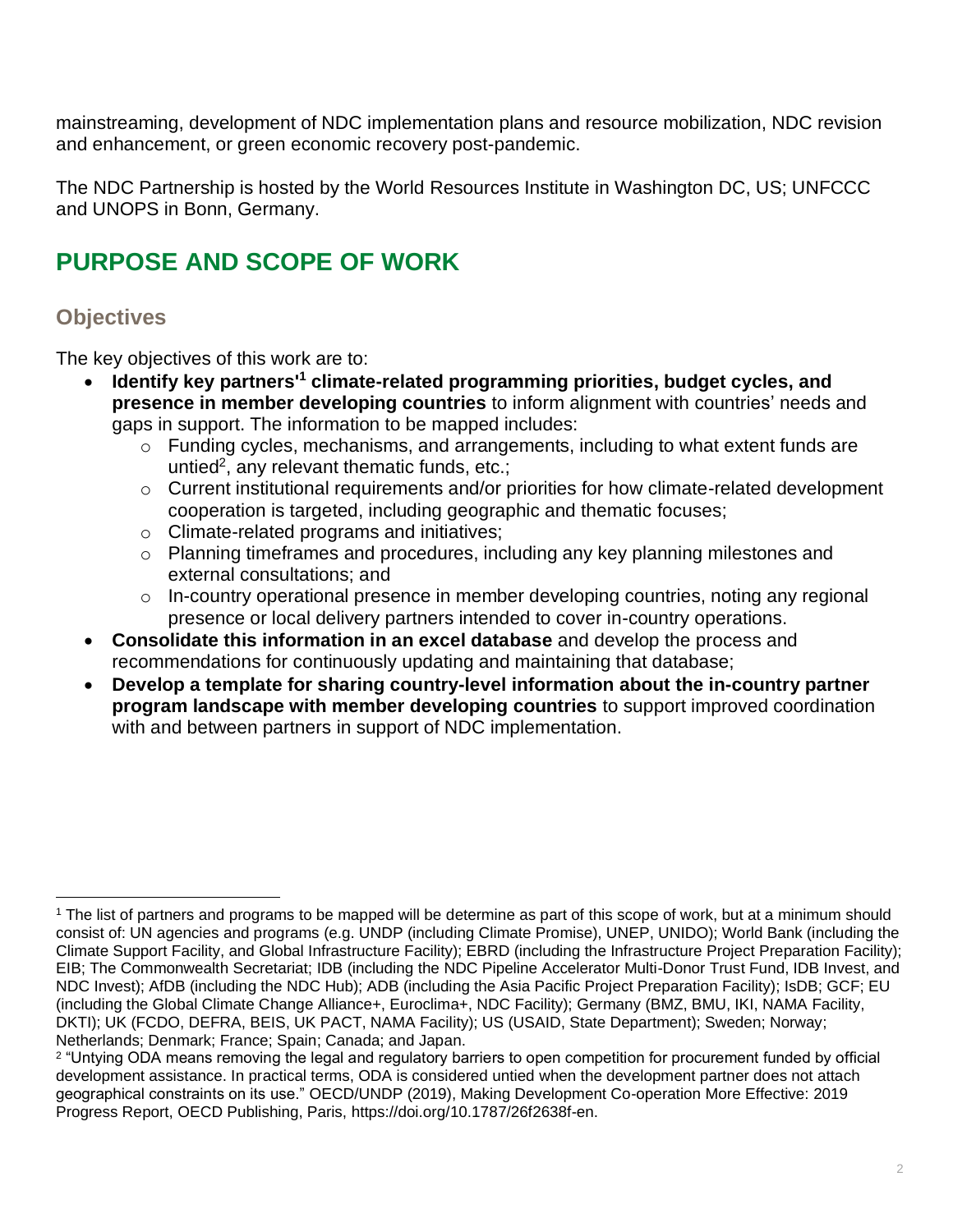## **Deliverables and Schedule of Work**

#### *Table 1: Deliverables*

|              | <b>Deliverable</b>                                                                                                                                                                                                                                                                                                                                                                                                                                                                                     | <b>Anticipated Invoicing</b><br><b>Date</b> |
|--------------|--------------------------------------------------------------------------------------------------------------------------------------------------------------------------------------------------------------------------------------------------------------------------------------------------------------------------------------------------------------------------------------------------------------------------------------------------------------------------------------------------------|---------------------------------------------|
| 1            | Detailed workplan, including:<br>List of partners and programs to be included in mapping<br>$\bullet$<br>exercise, developed in consultation with the Support Unit. List<br>to include between 20-30 partners/programs;<br>Description of proposed data-gathering methodology, including<br>$\bullet$<br>desk research and partner consultation components and<br>suggestions to keep the data updated post-contract<br>completion; and<br>Proposal for database's structure and content.<br>$\bullet$ | <b>June 2022</b>                            |
| $\mathbf{2}$ | Report on results of partner consultations                                                                                                                                                                                                                                                                                                                                                                                                                                                             | <b>July 2022</b>                            |
| $\mathbf{3}$ | Database of IP/DP climate-related development assistance,<br>programming priorities, planning cycles, and in-country presence                                                                                                                                                                                                                                                                                                                                                                          | August 2022                                 |
| 4            | Factsheet template that can be tailored to any country, drawing on<br>the information from the database                                                                                                                                                                                                                                                                                                                                                                                                | September 2022                              |
| 5            | Completed factsheets for five pilot countries                                                                                                                                                                                                                                                                                                                                                                                                                                                          | October 2022                                |

## **BUDGET**

The maximum budget for this work is USD 100,000. Proposals should include a proposed budget per deliverable presented above.

# **APPLICATION SUBMISSION**

### **Requirements**

#### **Experience:**

- A minimum of seven years' demonstrated experience in climate change/environmental/natural resource economics, policy, or a related field;
- Minimum of three years demonstrable experience in international cooperation and/or project management-related activities. This should include experience dealing with Governments, bilateral and/or multilateral organizations, private sector, and/or civil society actors;
- Excellent understanding of the international development partner landscape and climate support programs.
- Good knowledge of the Paris Agreement and its architecture as well as the current status of climate change negotiations. Similarly, a familiarity with international climate policy, and international cooperation in the field of climate/environmental change is expected;
- Excellent computer literacy and skills on MS Word, Excel, and PowerPoint; and database systems; and